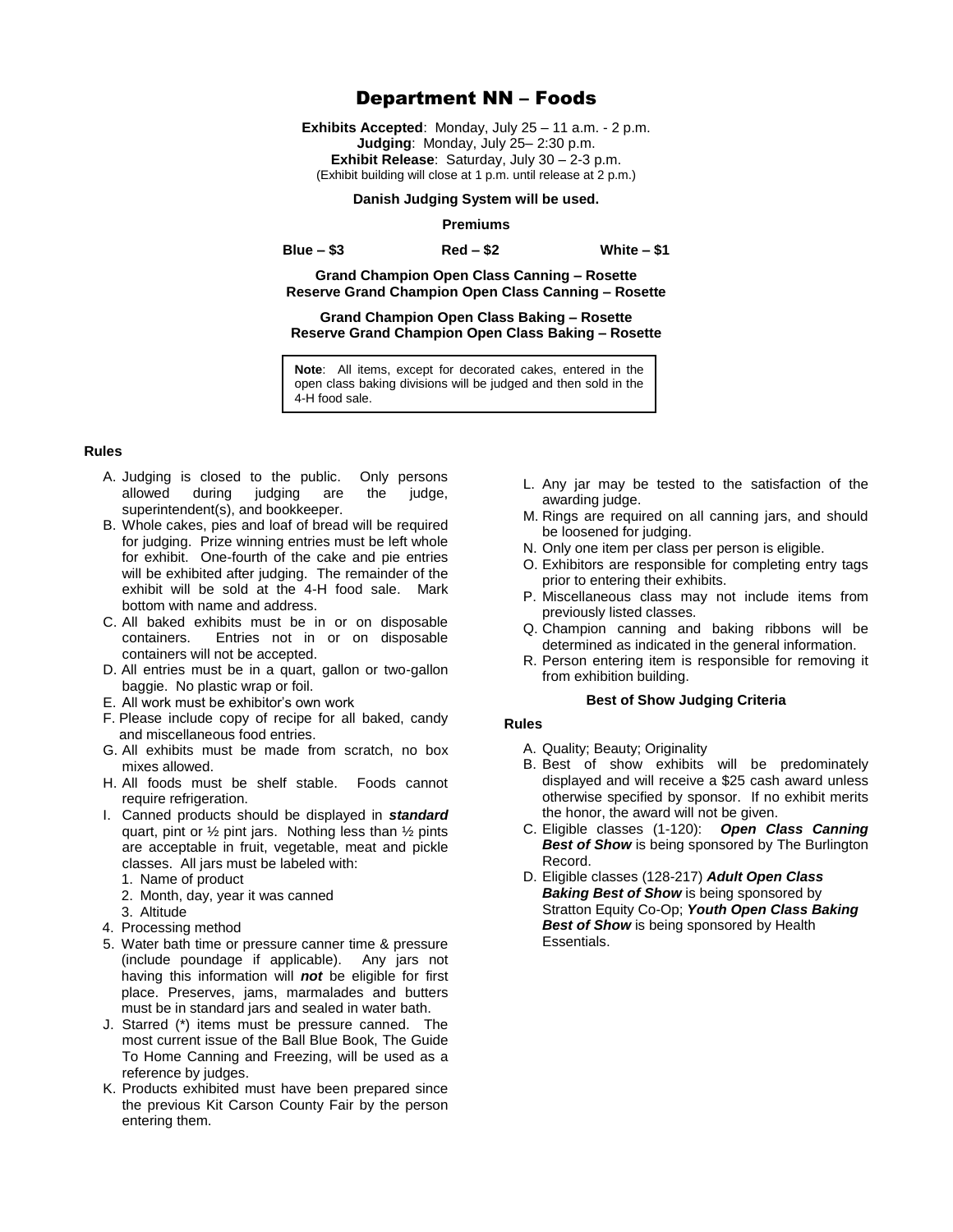#### **Canning Exhibit Single Jar**

## **Class No.**

## **Canned Fruit**

- 1. Apples 6. Pears<br>2. Apricots 6. Plums
- 
- 2. Apricots 7. Plums<br>3. Red Cherries pie type 8. Rhubarb in Syrup 3. Red Cherries – pie type 8. Rhubarb in S<br>4. Sweet Cherries – any 9. Applesauce
- 4. Sweet Cherries any<br>other variety
- 5. Peaches

#### **Meat Sauce**

- 11. Chili sauce
- 12. Spaghetti sauce

#### **Canned Vegetables**

- 
- 15. Corn, whole kernel\* 21. Carrots\* 21. Carrots\* 22. Mixed Ve
- 
- 17. Green Beans\* 23. Aspara<br>18. Wax Beans\* 24. Beets\* 18. Wax Beans\*<br>19. Peas\*
- 
- 

#### **Canned Meat**

- 
- 
- 32. Poultry\*

#### **Jellies**

- 
- 
- 
- 
- 40. Cherry<br>41. Chokecherry
- 42. Rhubarb

#### **Preserves**

- 50. Strawberry 653. Tomato<br>51. Peach 654. Waterman
- 
- 

## **Jams, Marmalades and Butters**

- 58. Strawberry Jam 66. Apple Butter<br>59. Plum Jam 67. Apricot Butte
- 59. Plum Jam 67. Apricot Butter
- 
- 61. Grape Jam<br>62. Cherry Jam
- 
- 63. Apricot Jam.
- 
- 65. Marmalades

# **Pickles and Relishes**

- 75. Cucumber Pickles, sour 86. Dill Beans
- 76. Cucumber Pickles, sweet 87. Pickled Beets<br>77. Bread & Butter Pickles 88. Zucchini Pickles
- 77. Bread & Butter Pickles<br>78. Mustard Pickles
	-
- 
- 
- 80. Lime Pickles 91. Corn Relish<br>81. Mixed Pickled Vegetables 92. Piccalilli 81. Mixed Pickled Vegetables 92. Piccalilli
- 82. Pickled Cauliflower 93. Pickle Relish
- 83. Watermelon Pickles 94. Zucchini Relish
- 84. Pickled Peaches 95. Miscellaneous
- 85. Pickled Crabapples
- 
- 
- 
- 
- 10. Miscellaneous
- 
- 22. Mixed Vegetables\*<br>23. Asparagus\*
- 
- 
- 19. Peas\* 25. Potatoes, white\*<br>20. Tomatoes 26. Miscellaneous\*
	- 26. Miscellaneous\*
- 30. Beef\* 33. Mincemeat\*
	- 34. Miscellaneous\*
- 37. Plum 43. Crabapple<br>38. Grape 44. Currant
	- 44. Currant
- 39. Apple 45. Gooseberry<br>40. Cherry 19. Annual 46. Mint
	-
	- 47. Miscellaneous
	-
- 51. Peach 54. Watermelon<br>52. Cherry 55. Miscellaneou
	- 55. Miscellaneous
	-
	-
	- 68. Pear Butter<br>69. Peach Butter
	-
	- 70. Grape Butter<br>71. Plum Butter
	-
- 64. Raspberry Jam 72. Miscellaneous
	-
	-
	-
- 78. Mustard Pickles 89. Mock Apple Rings<br>79. Dill Pickles 89. Pickled Green Ton
	- 90. Pickled Green Tomatoes
	-
	-
	-
	-
	-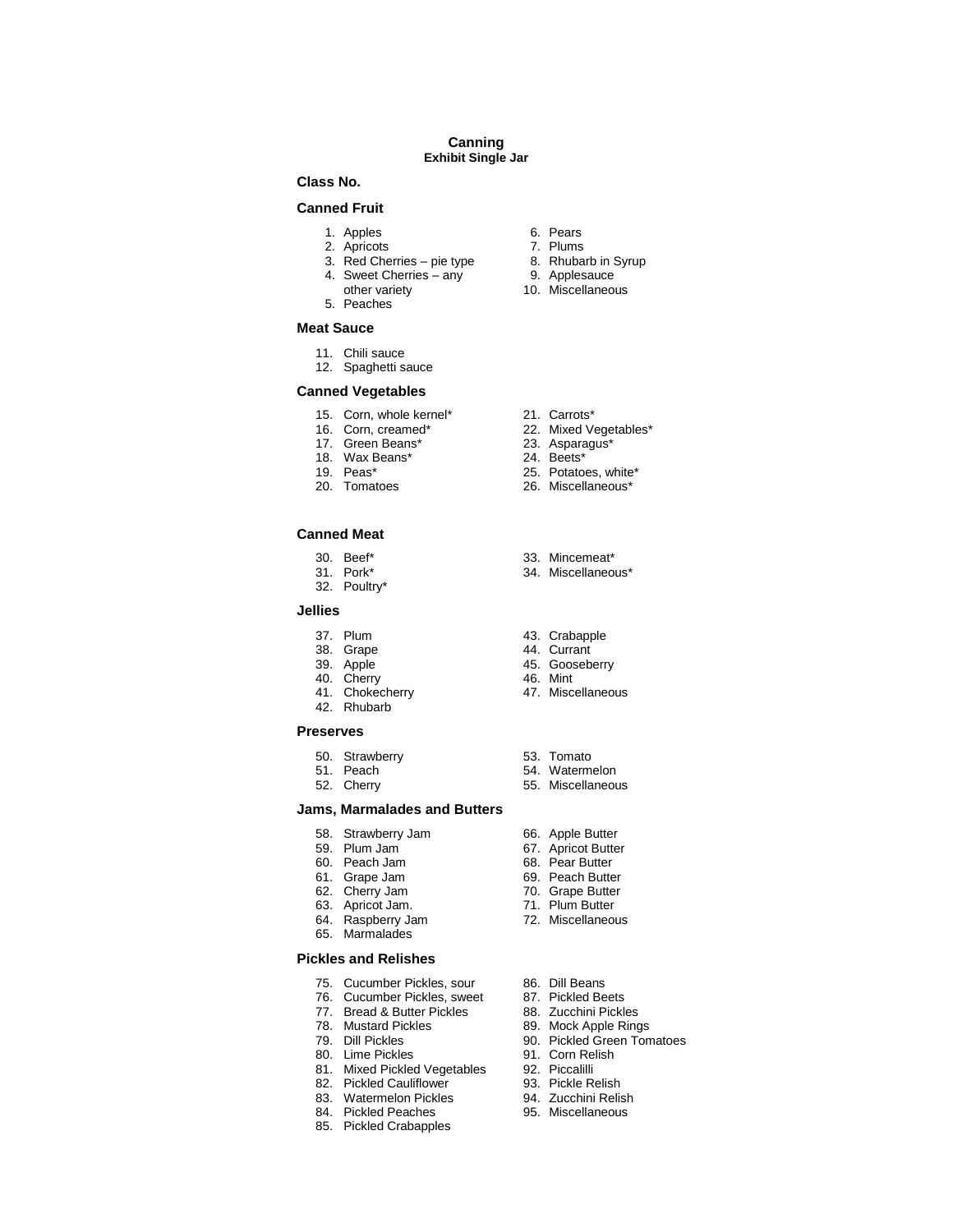## **Miscellaneous**

- 98. Chili Sauce **102.** Mixed Vegetable Juice
- 
- 
- 
- 99. Tomato Catsup 103. Picante Sauce or Salsa<br>100. Tomato Juice 104. Spaghetti/Pizza Sauce
	- Spaghetti/Pizza Sauce
- 101. Grape Juice 105. Miscellaneous
- **Dried Foods**
- 
- 107. Fruit 10. Meat<br>108. Fruit Leather 111. Vegetables 108. Fruit Leather 109. Herbs 112. Miscellaneous

#### **Youth Food Preservation (8-18 years old)**

- 
- 115. Vegetables
- 
- 117. Jelly
- 
- 114. Fruits 118. Pickles<br>115. Vegetables 119. Relishes
	-
- 116. Jams 120. Dried Food

#### **Open Class Baking**

Item by Child  $6$  & under

# **Class No.**

# **Yeast Breads**

- 128. White Bread 133. Coffee Bread (yeast)<br>129. Whole Wheat 134. Item by Child 6 & und
- 
- 
- 130. Sourdough 135. Item by child age 7-12<br>131. Nut, Fruit or Vegetable 136. Miscellaneous 131. Nut, Fruit or Vegetable
- 132. Fancy yeast, Sweet Dough

#### **Bread Machine**

- 140. White Bread, loaf 143. Item by child age 7-12
- 141. Herb Bread, loaf 144. Miscellaneous
- 142. Whole Grain Bread, loaf

## **Quick Bread**

- 148. Vegetable 152. Plain or Nut Bread
- 
- 149. Fruit 153. Item by child 6 and under<br>150. Muffins (7) 154. Item by child age 7-12
- 151. Herb or Seed Bread 155. Miscellaneous

#### **Rolls** (7)

- 
- 160. 50% Whole Wheat<br>or Graham
- 
- 

# **Cakes**

- 168. White Butter (iced) 175. Bundt Cake
- 169. Dark Butter (iced) 176. Coffee Cake, quick<br>170. Spice Cake (Iced) 177. Cup cakes (7)
- 
- 
- 
- 173. Chiffon Cake (not iced)
- 174. Angel Food (not iced)

## **Cookies**

- 
- 
- 
- 187. Assorted Tea  $(13)$
- 
- 189. Unbaked Cookies (7)
- 
- 191. Molded or Formed (7)
- 
- 193. Drop cookies by<br>child 6 and under (7)
- 194. Drop cookies by
- 
- 186. Refrigerator (7) 197. Refrigerator cookies<br>187. Assorted Tea (13) by child 6 and under (7)
- 188. Brownies (7) 198. Refrigerator cookies<br>189. Unbaked Cookies (7) by child age 7-12 (7)
- 190. Bar Cookies (7) 199. Unbaked cookies by<br>191. Molded or Formed (7) child 6 and under (7)
- 192. Miscellaneous 200. Unbaked cookies by<br>193. Drop cookies by child age 7-12 (7)
	- 201. Misc. cookies by<br>child 6 and under (7)
	- child age 7-12 (7)
- 159. White 162. Fancy Yeast, Sweet<br>160. 50% Whole Wheat 162. Dough
	-

154. Item by child age 7-12

- or Graham 163. Item by child 6 and under<br>161. Cinnamon 164. Item by child 7-12 164. Item by child 7-12
	-
	-
	-
	- 177. Cup cakes  $(7)$
	-
	-
	-
	- 179. Item by child age  $7-12$ <br>180. Miscellaneous
	-
- 171. Chocolate (iced) 178. Item by child 6 and under<br>172. Fruit (iced) 179. Item by child age 7-12
	-
	-
- 184. Drop (7) 196. Rolled cookies by
- 185. Rolled (7) child 6 and under (7)<br>186. Refrigerator (7) 197. Refrigerator cookies
	-
	-
	-
	-
	- child age 7-12 (7) 202. Misc. cookies by
- 
- 
- 
- 
-